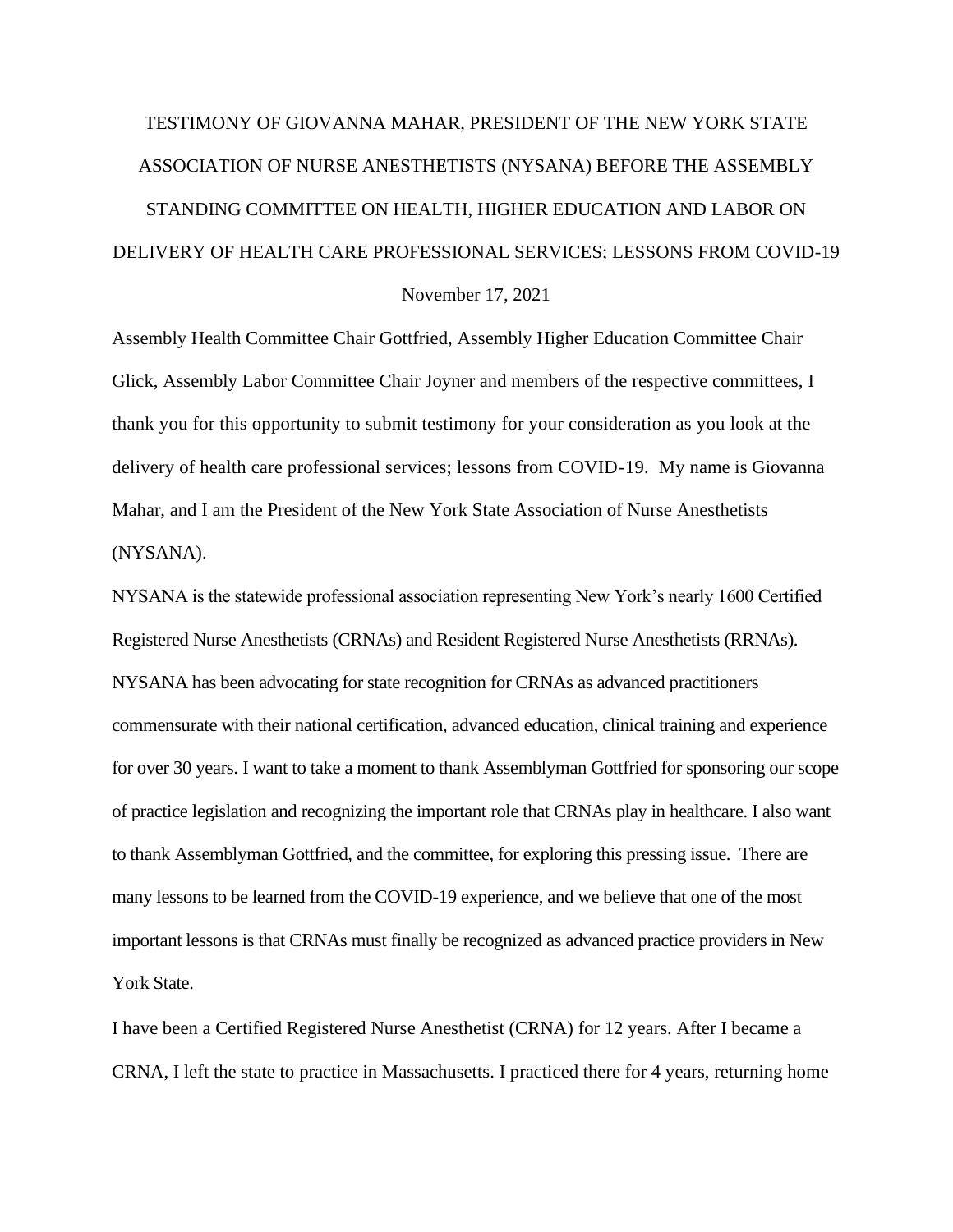to Albany in 2013. I have spent the last 8 years practicing at Albany Medical Center as a CRNA and educator. I am currently the Assistant Program Director for the Center for Nurse Anesthesiology at Albany Medical College.

In New York, CRNA practice is not codified in law. Instead, the scope of practice for CRNAs is defined through Health Department regulations and educational requirements. As a result, CRNAs do not have their own licensure in the state, as afforded every other advanced nursing specialty. Furthermore, the DOH Regulations impose unnecessary restrictions to practice and require a CRNA must practice under direct physician supervision. On March 23, 2020, Executive Order 202.10 was issued. One of the many provisions in that EO was a waiver of NYCRR §405.13 and §755.4, which allowed CRNAs to administer anesthesia without physician supervision. This waiver was in place throughout the duration of the pandemic and ended on June 25, 2021, when the state of emergency was ended. This supervision waiver was once again reinstated on September 27, 2021 when Governor Hochul issued Executive Order 4 in response to the state of emergency created by the health care worker shortage in New York. We strongly believe the Executive Orders were helpful and appropriate. The waiver of the supervision requirement was significant and allowed CRNAs to step up during the pandemic and during the current state of emergency in many ways. Suspending these requirements also provided New York's hospitals and healthcare facilities maximum flexibility for CRNA utilization during a period of tremendous uncertainty and stress.

Because I'm an educator I would like to take a moment to shine a light on the RRNAs. Let us not take this group of individuals lightly, as they are critical care nurses often with multiple years of ICU experience. During the pandemic, when students in health care programs were being pulled from the clinical arena, the critical care trained RRNAs continued to provide care for patients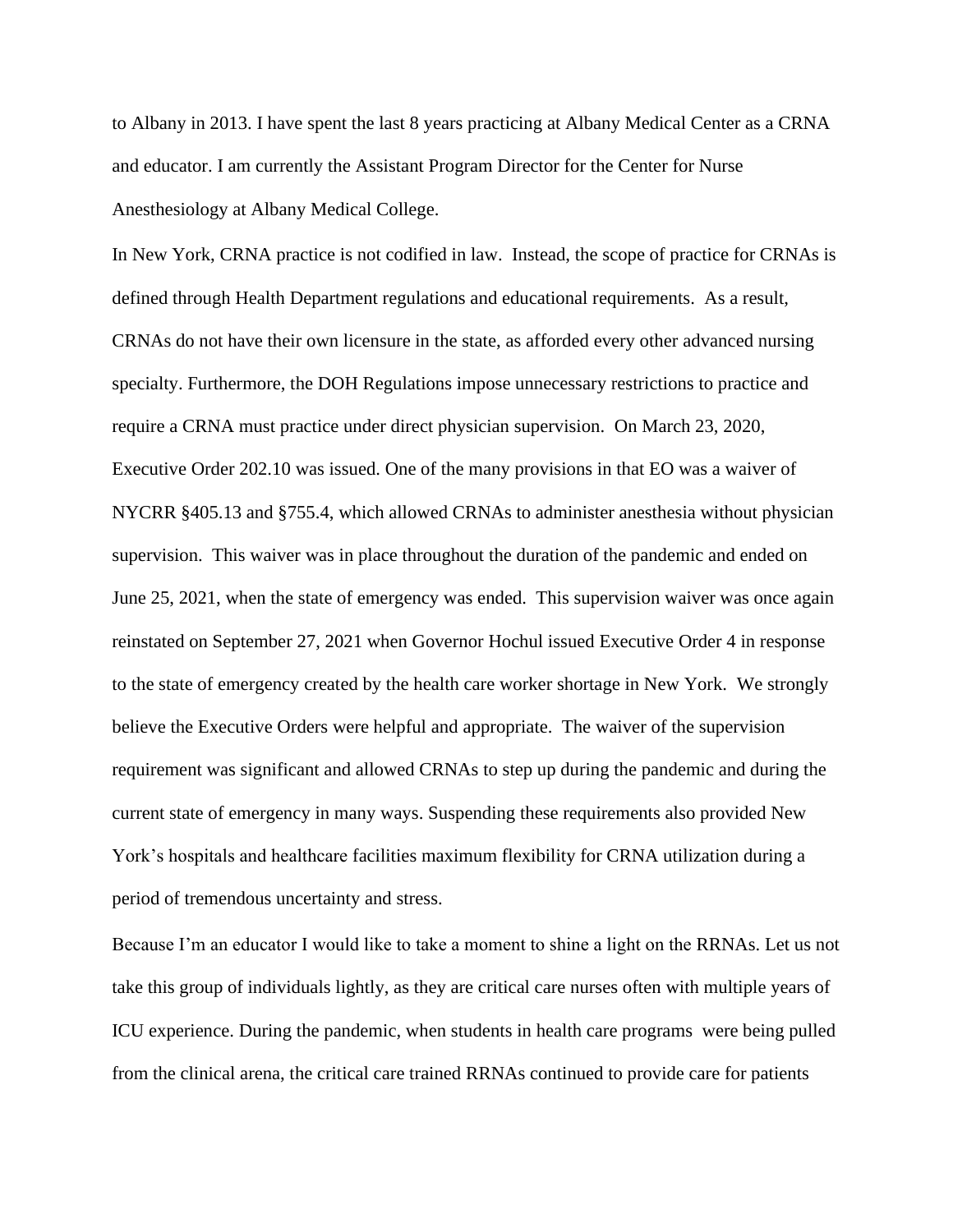during anesthetic procedures. In fact, these nurses had first-hand experience managing the procedures for patient isolation and personal protective equipment (PPE).

During the pandemic CRNAs across the state lead the way in a variety of settings. NYSANA put together a taskforce to track the experiences of our members. We heard from CRNAs who were on the frontlines of the pandemic, and how they organized COVID-19 airway teams, converted operating rooms into ICUs, consulted on prone positioning, assisted pulmonologists with mechanical ventilation parameters and management, oversaw sedation and prescribing, placed invasive lines, and performed intubations. During this time, CRNAs also functioned as Advanced Practice Registered Nurses as they managed patients in COVID intensive care units, which included such things as ordering and prescribing, supervising ventilator management, and placing invasive monitoring like central line and arterial line access. CRNAs worked as part of Rapid Response and Airway Management Teams. When the call for help was issued, CRNAs answered that call. It was demonstrated in real time the increased value CRNAs provide to the healthcare system when unnecessary practice barriers are removed, and as a result are allowed to practice to the full extent of their education and training.

Importantly, there has long been a narrative that if physician supervision were removed, there would be negative outcomes and impacts on patients in New York. Following the eighteen months of direct experience in New York there have been no negative patient outcomes related to the removal of supervision requirements. NYSANA strongly believes that there needs to be enacted statutory changes to continue what the Executive Orders allowed during the declared emergency. The takeaway lesson from the pandemic about CRNAs is that it is well past time to recognize CRNAs in New York with a full scope of practice that properly reflects their education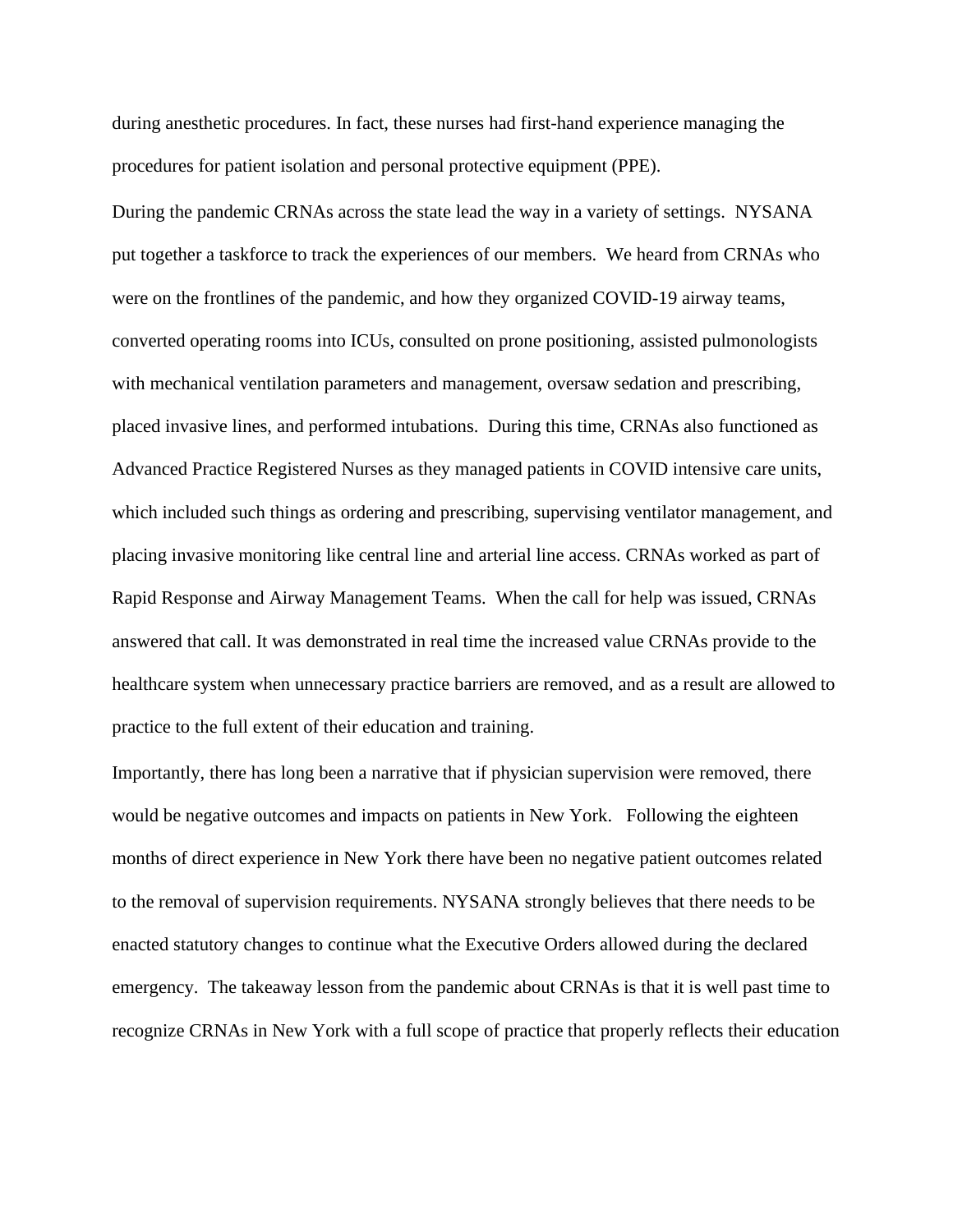and training. We believe that Assemblyman Gottfried's bill, A7268, will do just that, and must be passed and signed by the Governor to get this bill through in 2022.

This is not just a takeaway lesson from the pandemic alone. In May 2021, the National Academy of Medicine issued a report: *The Future of Nursing 2020 - 2030: Charting a Path to Achieve Health Equity*. Key Message 1 from the report was that "policymakers need to permanently lift artificial regulatory and practice barriers that keep nurses from practicing to the top of their education and training and that restrict people's access to high quality care." The report further found:

"Eliminating restrictions on the scope of practice of advanced practice registered nurses and registered nurses so they can practice to the full extent of their education and training will increase the types and amount of high-quality health care services that can be provided to those with complex health and social needs and improve both access to care and health equity." While the COVID-19 pandemic has put a spotlight on this issue and really driven home how badly this legislation is needed, we cannot ignore the importance of this legislation even when there is not a global health pandemic. CRNAs are critical to patient access, healthcare delivery and managing healthcare costs even when there is not a pandemic. If CRNAs are suited for care during a pandemic, they are certainly suited for care in times without such urgency and illness. Access

Nurse anesthetists have been providing anesthesia care to patients in the United States for nearly 150 years. CRNAs provide anesthesia in collaboration with surgeons, anesthesiologists, dentists, podiatrists, and other qualified healthcare professionals. They practice in every setting in which anesthesia is delivered: traditional hospital surgical suites and obstetrical delivery rooms; critical access hospitals; ambulatory surgical centers; the offices of dentists, podiatrists,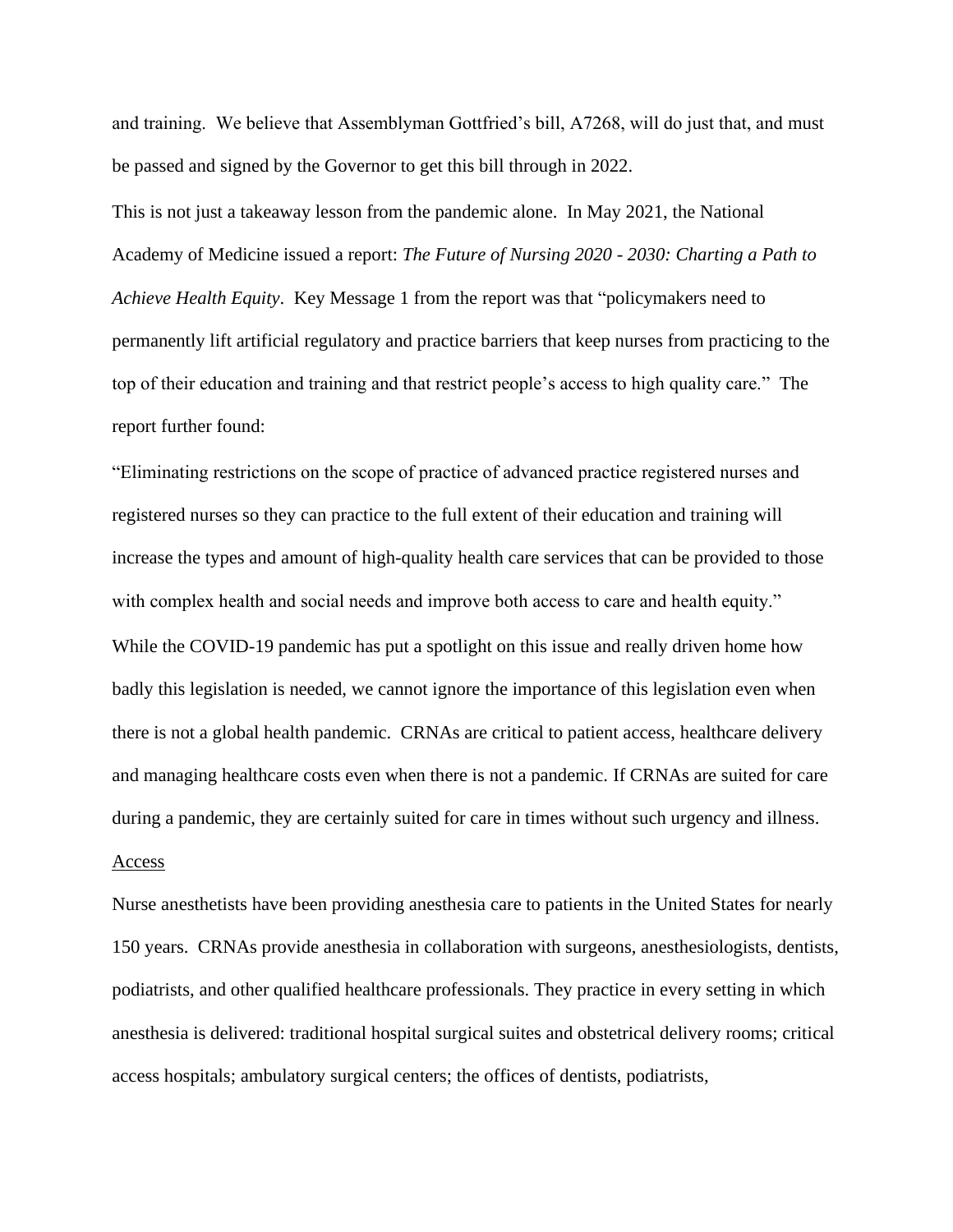ophthalmologists, plastic surgeons, and pain management specialists; and U.S. military, Public Health Services, and the Department of Veterans Affairs healthcare facilities.

Nurse anesthesia services are critical to rural health care services. According to the American Association of Nurse Anesthetists (AANA), CRNAs are the primary providers of anesthesia care in rural America, enabling healthcare facilities in these medically underserved areas to offer obstetrical, surgical, pain management and trauma stabilization services. In some states, CRNAs are the sole providers in nearly 100 percent of the rural hospitals. Unlike metropolitan or urban areas that have access to a robust population and providers in all areas, rural health providers must deliver a broad array of services to a limited population with limited resources. A recent study<sup>i</sup> published in the September/October 2015 Nursing Economic\$ found that CRNAs are providing the majority of anesthesia care in U.S. counties with lower-income populations, higher unemployment and populations that are more likely to be uninsured, unemployed or on Medicaid. Interestingly, the number of CRNAs is higher in states with less-restrictive practice regulations where more rural counties exist.

#### Delivery

A routine day for a CRNA is diverse. By the very nature of the specialty, patients requiring anesthesia services may include a one-year-old needing ear tubes or the 4-10 age group for tonsillectomy and move to a 99-year old with multiple medical problems who fell and fractured her hip. The routine schedule of a CRNA rarely takes place from 9-5. While many surgeries are scheduled and planned, CRNAs are needed 24/7 to address the emergency situations that arise such as an emergency Cesarean section or a car crash victim who needs immediate surgery. More than 30 years of scientific study has demonstrated that CRNAs administer safe, quality care with patient outcomes equivalent to those of anesthesiologists. CRNAs practice in every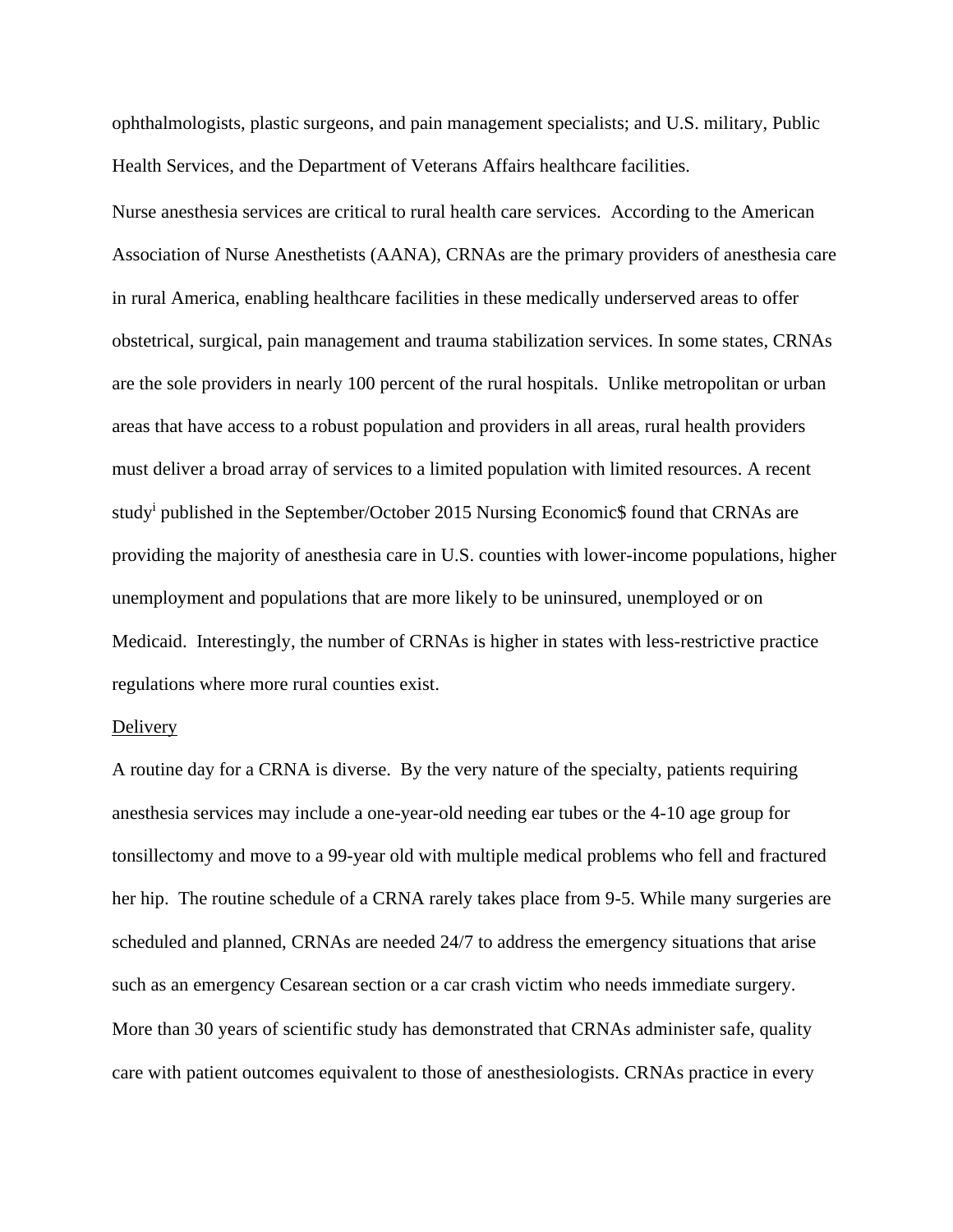setting where anesthesia is offered, for every type of procedure including complex procedures like open-heart surgery and every category of patient, from pediatrics to geriatrics. This includes metropolitan hospitals in New York City such as Sloan Kettering; level one trauma centers like Erie County Medical Center; suburban locations such as Mercy Hospital of Buffalo, and a majority of the rural healthcare facilities: United Memorial Medical Center in Batavia, Mount St. Mary's Hospital in Lewiston, and Wyoming County Community Health System in Warsaw. It has been well-established that when anesthesia is provided by CRNAs, it is the practice of nursing and when provided by a physician it is the practice of medicine. Similar to other specialties, there is overlap among anesthesia specialists. Regardless of who the anesthesia provider is, however, CRNAs administer anesthesia services in exactly the same way: their techniques are the same, the equipment, anesthesia agents and drugs used are the same and, most importantly, their patient outcomes are the same.

History and recent national surveys indicate the demand for anesthesia care and services will outpace the supply of providers over the next several years. New York State is the only state that does not have a scope of practice law which enables CRNAs to practice to the full extent of their training and education. This limitation will impact patient access and care because the demand will outpace the supply. The lack of appropriate scope of practice recognition is causing RRNAs (Resident Registered Nurse Anesthetists) to leave the State upon graduation and causing CRNAs to move to other states where they can practice to the full extent of their education and training. This lack of supply for qualified anesthesia providers is going to be even more pronounced in the rural areas of the State that are already struggling to find enough providers to meet their demand. Allowing CRNAs to practice as advanced practice nurses, as is currently afforded to Nurse Practitioners, will not only continue to ensure patient access among vulnerable populations, but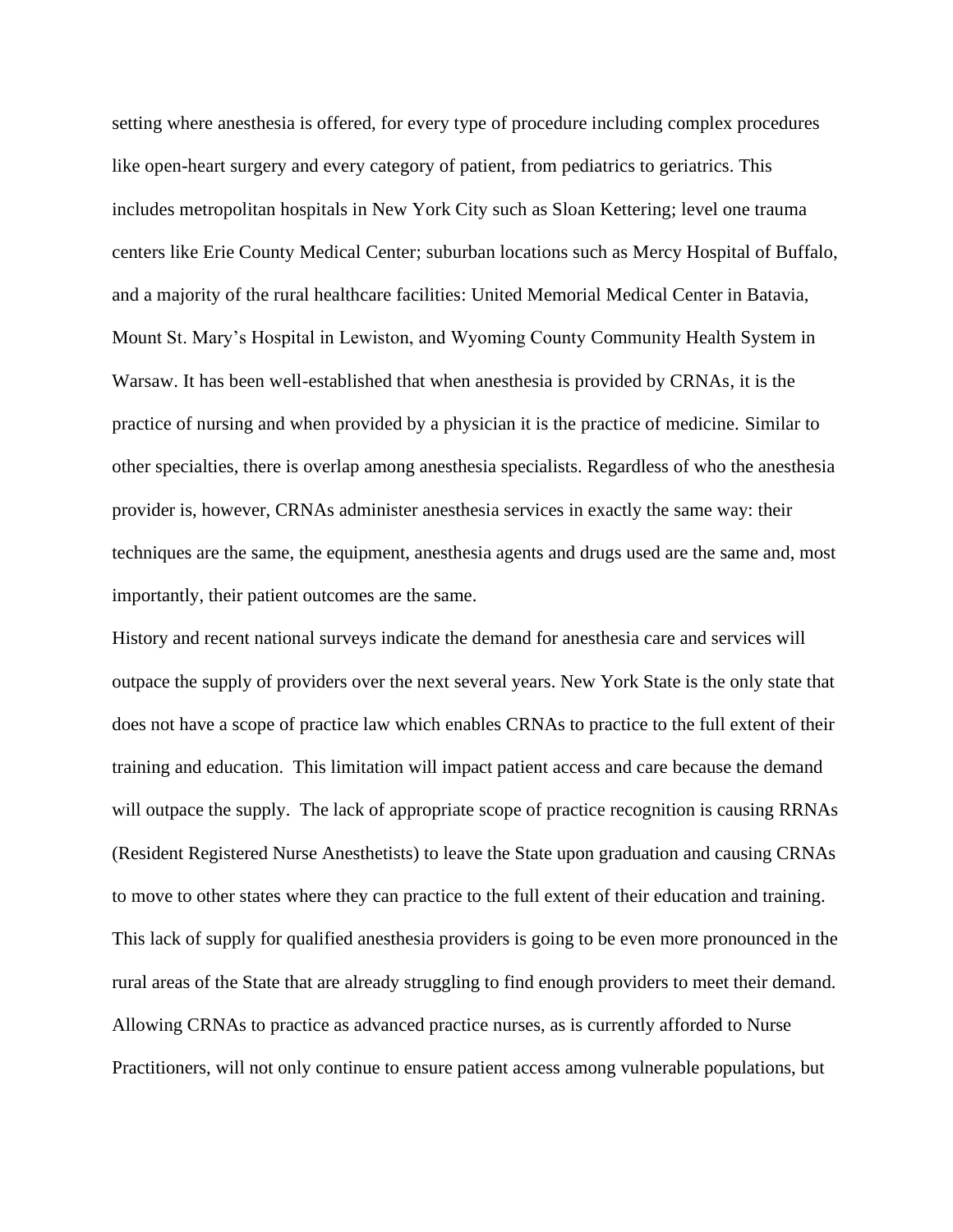also help New York State meet increasing demand and better respond to the changing health care landscape. The State's population continues to grow therefore the need for anesthesia services also continues to grow. The successful passage of our bill will help ensure a sufficient workforce needed to care for an aging population or for the increased demand for anesthesia providers.

### Cost-Effectiveness

The current state of our health care budget is challenging. Hospitals, nursing homes, providers and patients are being impacted by rising healthcare costs and decreased healthcare funding. CRNAs play a critical role addressing this challenge by providing safe, quality anesthesia care at a cost that ensures access to anesthesia for millions of Americans.<sup>1</sup> By more fully utilizing these advanced practitioners, facilities experience greater efficiencies in the delivery of care but also additional revenues that can free up resources for other critical services.

Hospital administrators, health care facilities of all types, policymakers and healthcare providers must find ways to improve patient access to safe, quality care without further burdening the healthcare system. CRNAs align with the needs of today's healthcare system because they deliver the same safe, high-quality anesthesia care as other anesthesia professionals but at a lower cost, helping to control rising healthcare costs.

While it is true that Medicare and other payers reimburse roughly the same for anesthesia services regardless of the provider, the higher compensation rates paid to anesthesiologists must be shouldered by the hospitals and, inevitably, patients. Bottom line: utilizing the services of a CRNA translates into greater patient access and to more efficient and cost-effective care for our hospitals at a time when they must fully utilize every available resource they have.

<sup>1</sup> Quintana, J. "Answering today's need for high-quality anesthesia care at a lower cost," *Becker's Hospital Review*, January 20, 2016, available at http://www.beckershospitalreview.com/hospital-physician-relationships/answeringtoday-s-need-for-high-quality-anesthesia-care-at-a-lower-cost.html.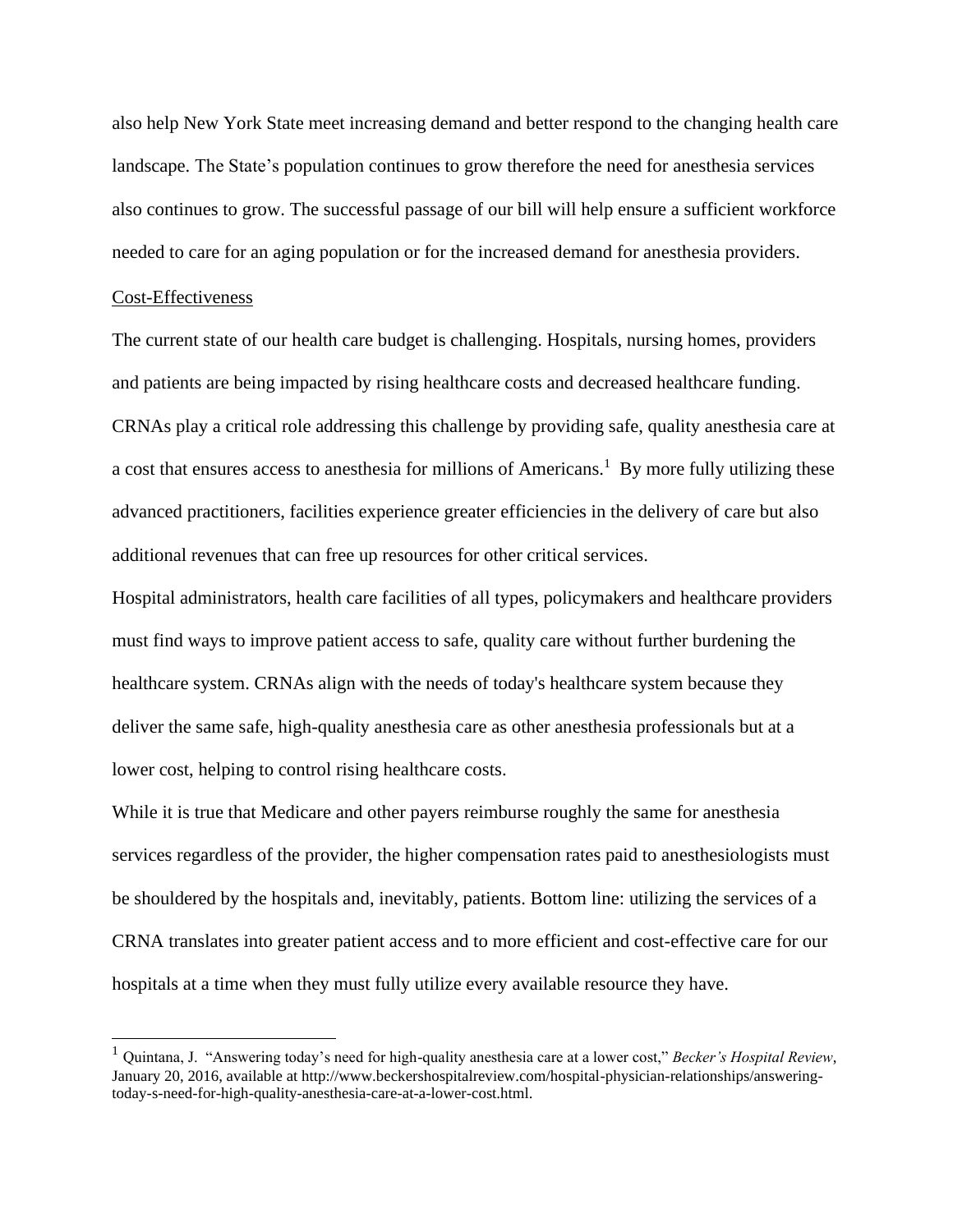Three studies, 2 from the Lewin Group and one from the Research Triangle Institute starting in 2010 and the last in 2016, found that a CRNA acting as the sole anesthesia provider is the most cost-effective model of anesthesia delivery (Lewin 2010). The second study noted that there are no differences in patient outcomes when anesthesia services are provided by CRNAs, physician anesthesiologists, or CRNAs supervised by physicians (RTI 2010); and the final study noted that when CRNAs practice to their full authority, there was no measurable impact on anesthesiarelated complications (Lewin 2016). The results also show that CRNAs acting as the sole anesthesia provider cost 25 percent less. The results of the Lewin study are particularly compelling for people living in rural and other areas of the United States where anesthesiologists often choose not to practice for economic reasons.<sup>2</sup>

Interestingly, the average 2014 malpractice premium for self-employed CRNAs was 33 percent lower than in 1988 (66 percent lower when adjusted for inflation). Working with CRNAs does not increase the liability of other health care providers, and managed care plans recognize CRNAs for providing high-quality anesthesia care with reduced expense to patients and insurance companies.<sup>3</sup>

#### Conclusion

In conclusion, the New York State Association of Nurse Anesthetistsis committed to the belief that CRNAs play a critical role in the delivery of health care services, and the lesson that we must learn from the COVID-19 pandemic is that it is beyond time for New York to join the 49 other states in passing a scope of practice for CRNAs. CRNAs provide safe, reliable and quality

<sup>2</sup> Hogan, P., Seifert, R., Moore, C., Simonson, B. "Cost Effectiveness Analysis of Anesthesia Providers." *Journal of Nursing Economic\$.* May/June 2010. 28, No. 3. 159-169.

<sup>3</sup> *Source*: AANA Insurance Services analysis of CRNA malpractice premiums, comparing 1988 premium information from the St. Paul Fire and Marine Insurance Company (which at the time was the country's largest insurer of CRNAs, but which no longer offers liability insurance for healthcare professionals) to 2014 data from the CNA Insurance Company (currently the country's largest insurer of CRNAs).